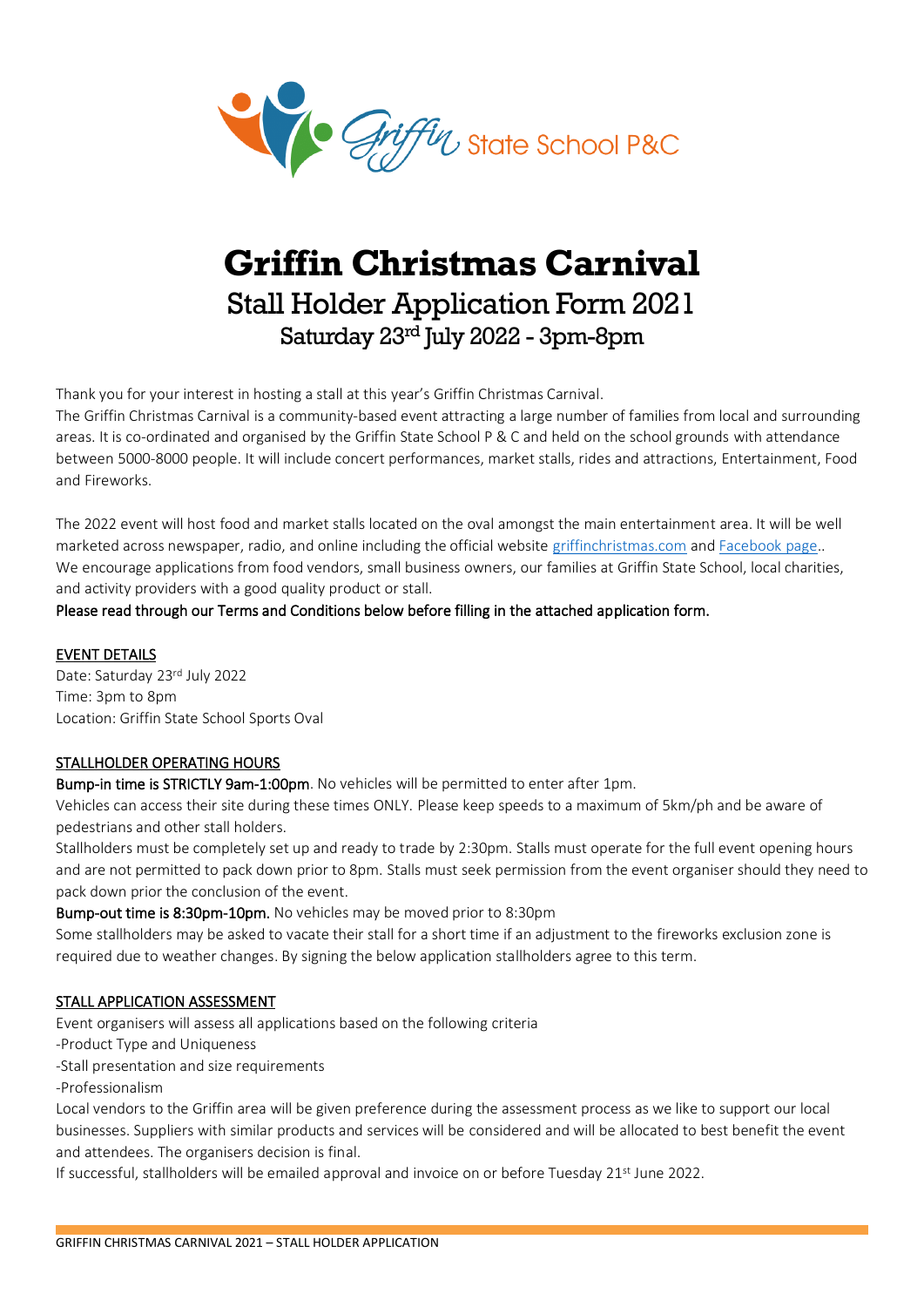

#### STALL SITE TYPES

There are three types of stall sites available at the 2022 GCC.

- 1. Premium Market,
- 2. Standard Market
- 3. Food/Beverage

Standard and Premium stall sites are all 3x3m and Food/Beverage Stall sites 6x3m. Premium sites are located directly adjacent to the main concert audience arena which is why they attract a higher premium. All marquees must fit within this size and must not encroach upon neighbouring stalls. Sites are allocated to stallholders by the organiser and the organisers decision is final. Due to limited capacity, we are unable to reallocate your site on the day if you do not fit.

#### SITE FEES

#### Standard Market sites are \$75.00 per 3x3m site. Located on the Oval

Standard Market Sites Not-for-Profit Organisations are NIL cost per 3x3m site for approved NFP's ONLY. Limited sites available Located on the Oval.

Premium Market Sites are \$110.00 per 3x3m site. Located on the Oval, adjacent to concert audience.

Food and Beverage stalls are \$225.00 for 6x3m site. Located on the Oval

Payment for your site is due by Friday 1st July

Any cancellations after the payment date of July 1st 2022 will result in NO refunds being issued.

#### COMMUNITY DONATION

The Griffin Christmas Carnival is a Not-For-Profit fundraising event, and all proceeds go directly to the Griffin State School P & C to benefit the school. It is highly appreciated if each stall considers a donation toward the event. This can be in the form of event sponsorship or merchandise and/or food and drink vouchers for prizes. Any stallholders providing a donation will be acknowledged on the GCC Facebook page and On-stage during the event.

#### ELECTRICITY & LIGHTING

Please note that NO sites in the main entertainment area will have access to electricity. Stall lighting and power is the responsibility of the stall holder. Please indicate in your application if you are bringing a generator to power your stall. All electrical leads and equipment being used, whether power source is provided by stallholder generator or Griffin CC, MUST have current test and tag validation within 12 months of event date. Tags must be always showing. Any lead that does not have an up-to-date tag will be disconnected.

#### STALL EQUIPMENT AND SECURITY

Stallholders must provide their own marquee and display equipment. All marquees must be appropriately secured with sandbags or similar. Please note that Griffin State School oval is a high wind area.

It is the responsibility of the applicant to ensure their site is always monitored and valuables secure.

Griffin State School and Griffin State School P & C will not be held liable for any loss or damage for any reason.

#### VEHICLES ON-SITE

Vehicles are NOT permitted on-site during the event unless prior approval from event organisers is sought. Any on-site vehicles should be for operational purposes only and MUST NOT be moved between 1pm and 8:30pm. Vehicles may enter the site during bump-in ONLY and MUST be removed from the event site before 1pm. Please keep speeds to a maximum of 5km/ph and be aware of pedestrians and other stall holders.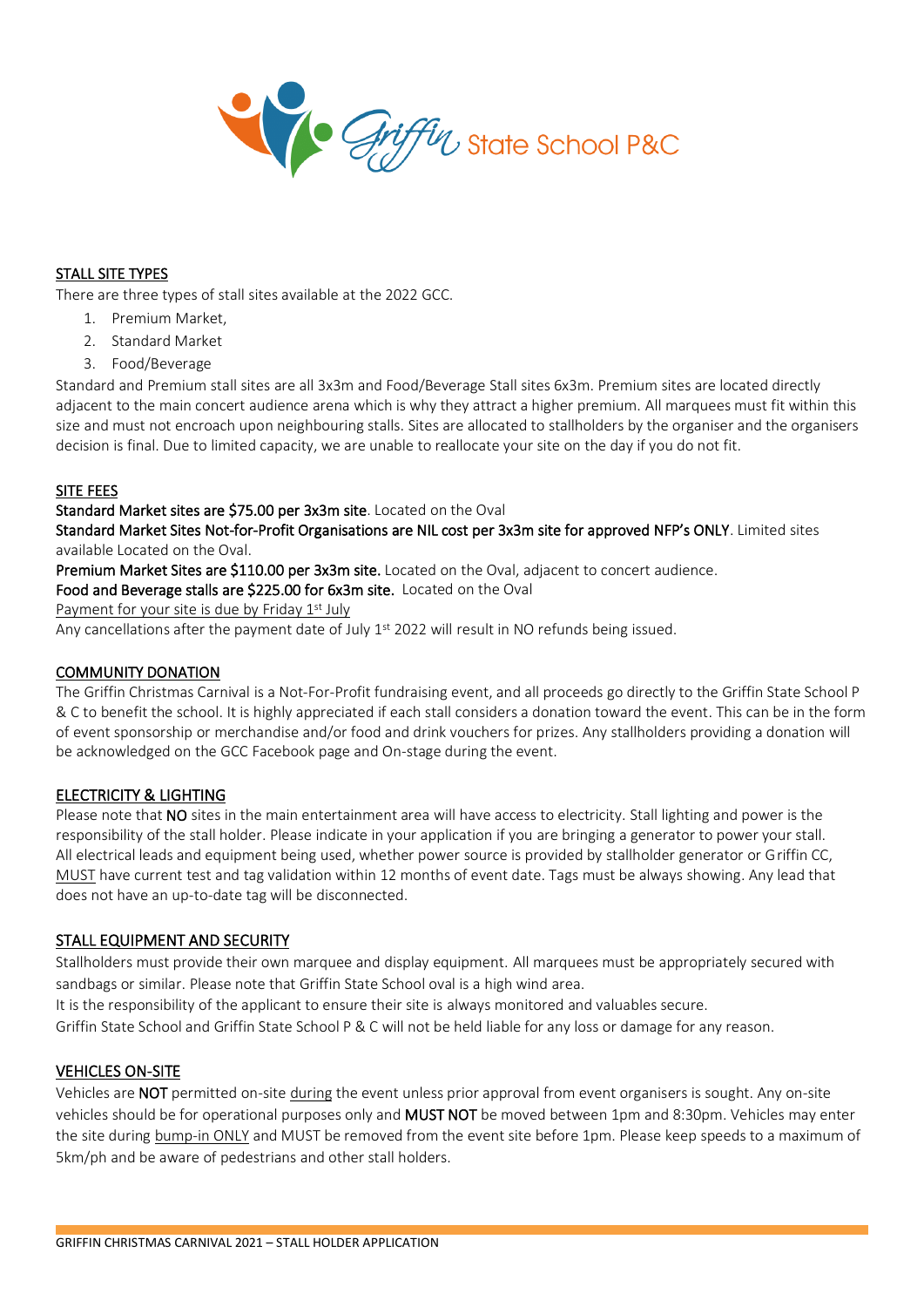

#### PUBLIC LIABILITY

A copy of your current public liability insurance must be included WITH YOUR APPLICATION to be considered for a stall at this event. Insurance must be for minimum \$20 million.

#### APPLICATION TIMEFRAMES

Applications Open: Friday 10<sup>th</sup> June 2022 Applications Close: Monday 20<sup>th</sup> June 2022 Approval and Invoice: Tuesday 21st June 2022 Event stall details and Payment Due: Friday 1st July 2022 Confirmation pack and Site allocations: Sent from Monday 4th July 2022 Event Date: Saturday 23rd July 2022

#### KEY EVENT CONTACTS

Event Co-ordinators – Dannielle Watson – [events@griffinsspc.org](mailto:events@griffinsspc.org) & Pam Connolly – [opsmanager@griffinsspc.org](mailto:opsmanager@griffinsspc.org)

Market Stall Supervisor – Acacia Urso - [markets.griffincc@gmail.com](mailto:markets.griffincc@gmail.com)

P & C President – Stephen McFetridge – [pandc@griffinss.eq.edu.au](mailto:pandc@griffinss.eq.edu.au)

P & C Treasurer – Maria Makapelu - [pandc@griffinss.eq.edu.au](mailto:pandc@griffinss.eq.edu.au)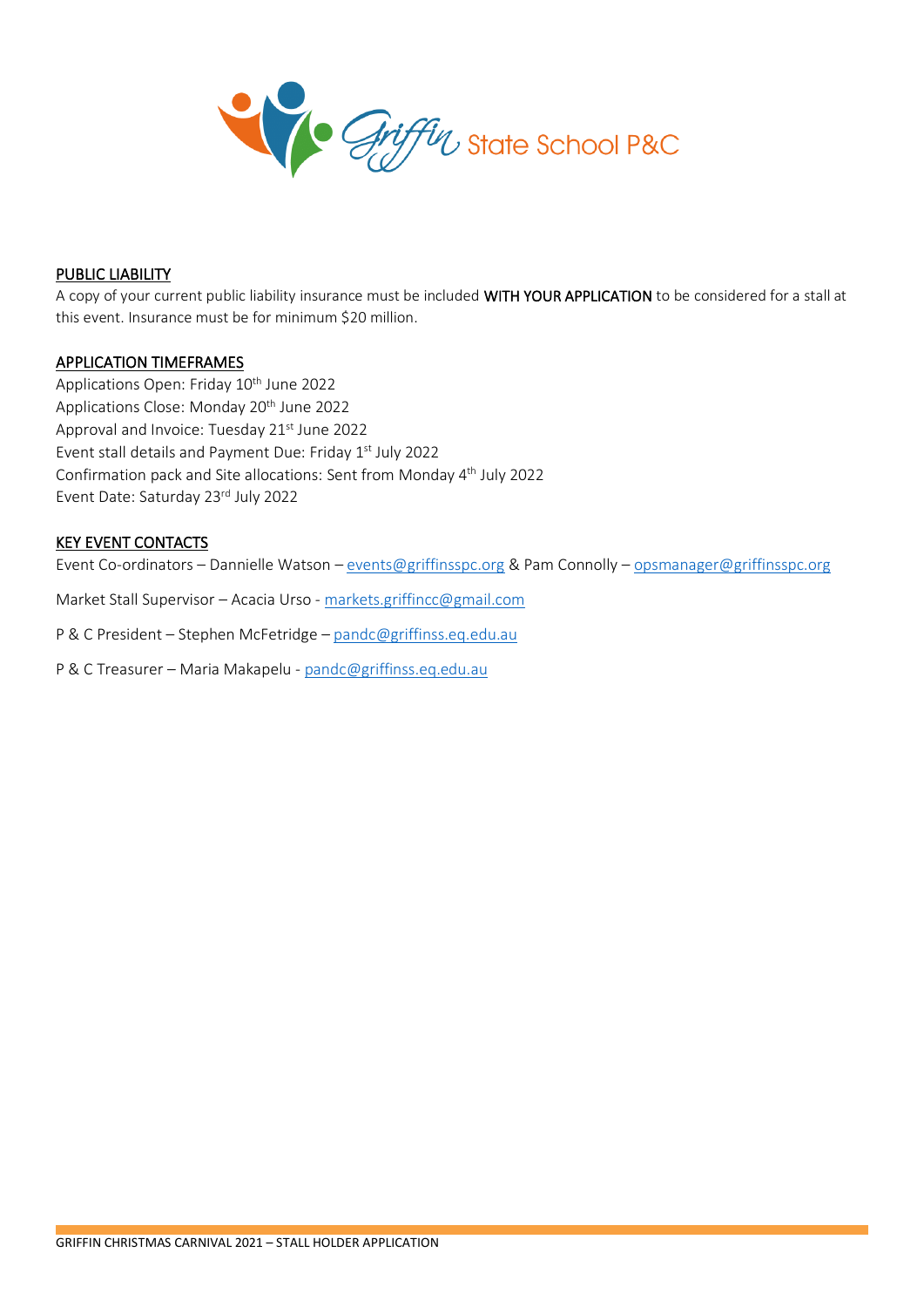

# Stall Holder Application

| Applicant/Business Name: |          |           |
|--------------------------|----------|-----------|
| Address:                 |          |           |
| Suburb:                  | State:   | Postcode: |
| Phone:                   | Mobile:  |           |
| Email:                   | Website: |           |
| Social Media:            |          |           |

| Stall Type (Please Tick the type that most identifies your stall) Please note there is NO electricity or stall lighting available in<br>Central market area. |
|--------------------------------------------------------------------------------------------------------------------------------------------------------------|
| Business/Product/Market Stall                                                                                                                                |
| Premium Business / Product / Market Stall                                                                                                                    |
| NFP - Business/Product/Market Stall                                                                                                                          |
| NFP - Premium Business / Product / Market Stall                                                                                                              |
| Food Stall                                                                                                                                                   |
| Beverage Stall                                                                                                                                               |

Please provide full details of what you will be selling/promoting:

Do you have EFTPOS facilities? **YES / NO**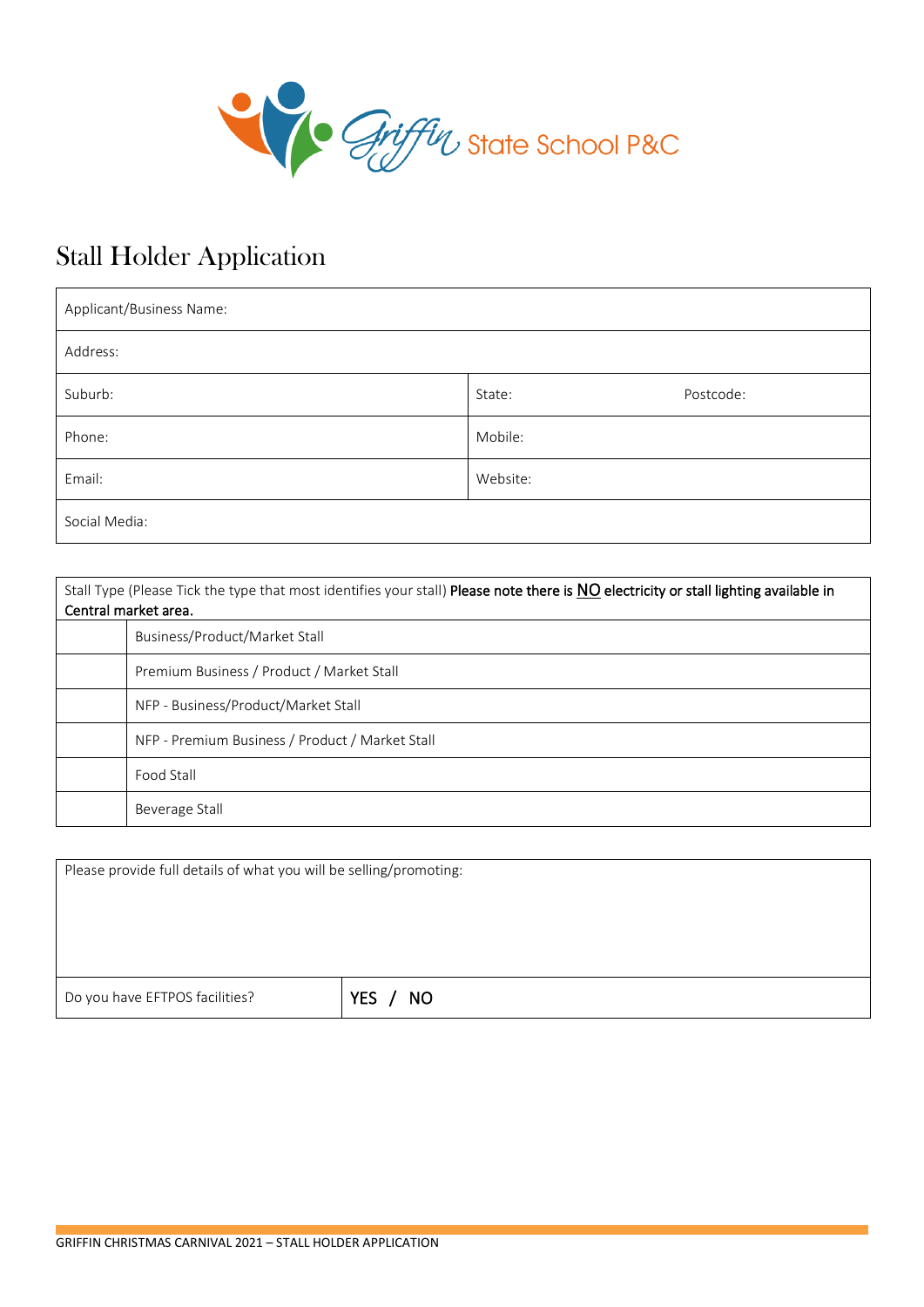

| Number of Sites Required                                                               | Number           | Amount |
|----------------------------------------------------------------------------------------|------------------|--------|
| Standard 3 x 3m Site Not-for-Profit (Limited sites available- for approved NFP's ONLY) |                  |        |
| Standard 3 x 3m Site @\$75.00                                                          |                  |        |
| Premium 3 x 3m Site @\$110.00                                                          |                  |        |
| Food and Beverage 6x3m Site @\$225.00                                                  |                  |        |
|                                                                                        | <b>Total Due</b> |        |
| Payment is due on invoice once approved. DO NOT SEND PAYMENT WITH APPLICATION          |                  |        |

| Please circle from where you will be operating           |  |  |  |
|----------------------------------------------------------|--|--|--|
| Van or Vehicle<br>Caravan or Trailer<br>Other<br>Marquee |  |  |  |

If Other, please specify \_\_\_\_\_\_\_\_\_\_\_\_\_\_\_\_\_\_\_\_\_\_\_\_\_\_\_\_\_\_\_\_\_\_\_\_\_\_\_\_\_\_\_\_\_\_\_\_\_\_\_\_\_\_\_\_\_\_\_\_\_\_\_\_\_\_\_\_\_\_\_\_\_\_\_\_\_\_\_\_\_\_\_\_\_

| Will you be running a generator?  | YES / NO |         |
|-----------------------------------|----------|---------|
| Do you require a vehicle on-site? | YES / NO | Reason: |
|                                   |          |         |

#### COMMUNITY DONATION

Our event is not for profit and raises funds for Griffin State School resources. A donation toward prizes or sponsorship of the event is greatly appreciated from all market stalls. Any stallholders providing a donation will be acknowledged on the GCC Facebook page and On-stage during the event. All donations to be received by Friday 1<sup>st</sup> July 2022.

| Yes, I can sponsor or donate toward the event fundraising. (Please circle)             |  |  |  |
|----------------------------------------------------------------------------------------|--|--|--|
| Sponsorship \$50 / \$100 / \$125 / \$150 / \$200 / Other \$<br>Merchandise<br>Vouchers |  |  |  |

Please specify details of donation:

Sponsorship monies will be included on your market stall invoice and payable Friday 1<sup>st</sup> July 2022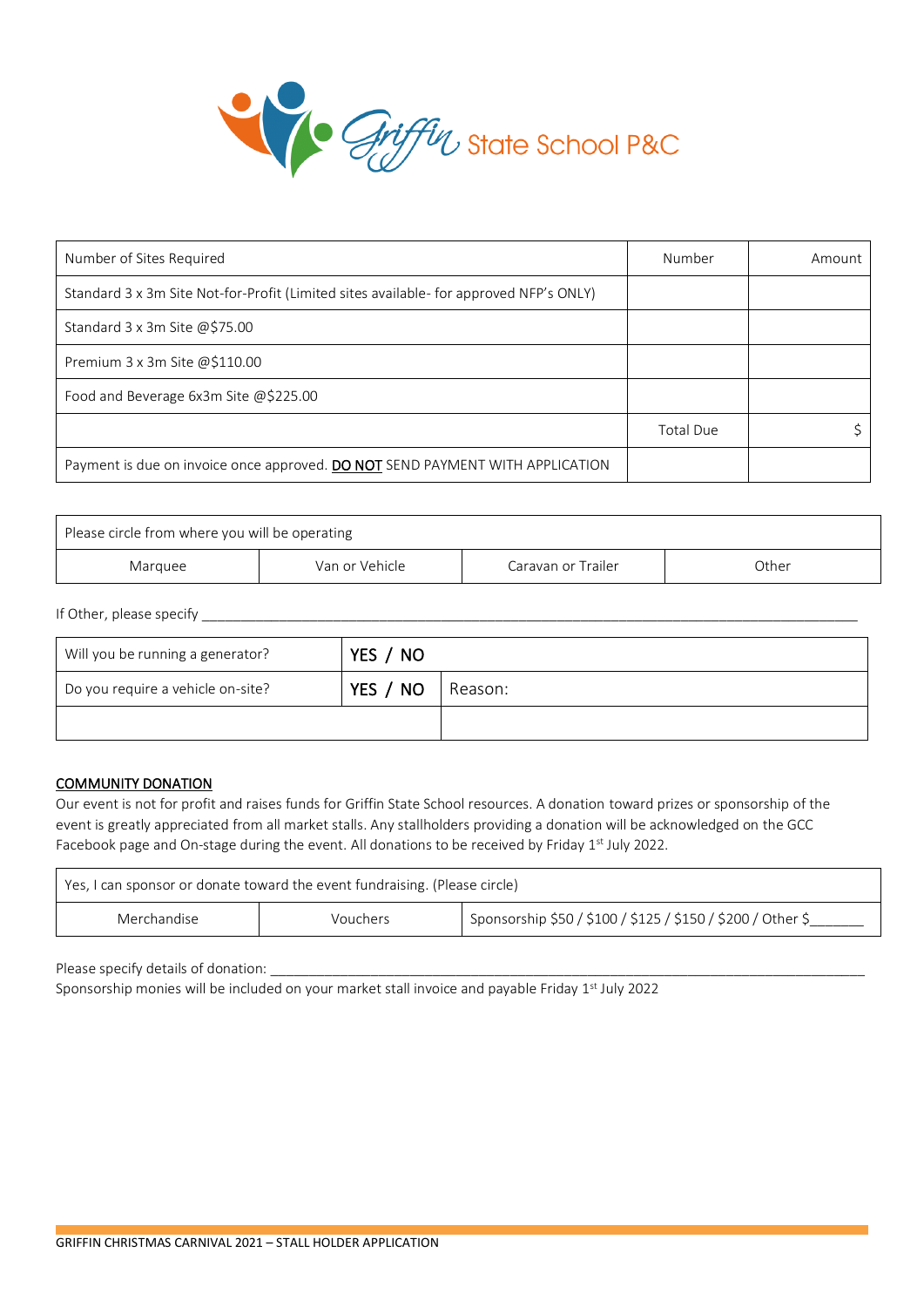

#### Application Checklist

o Yes, I have read, understand and agree to the Terms and Conditions on pages 1-3 and 6 of this application

o Yes, I understand I must supply my own marquee and displays

- o Yes, I understand that **NO** power or lighting will be supplied.
- o Yes, I have included a copy of my food service license (stalls selling food)
- o Yes, I have included a copy of my logo in .png format
- o Yes, I have included a copy of my current public liability insurance policy.
- o Yes, I have included a copy of my Covid Safe plan.
- o Yes, I understand that by completing this application, it does not guarantee the applicant a site
- o Yes, I understand that stall sites are allocated by the organisers and their decision is final.
- o Yes, I understand that payment for approved sites is due in full by Friday 1<sup>st</sup> July 2022 or my site will be forfeited.

#### Signature of Applicant: \_\_\_\_\_\_\_\_\_\_\_\_\_\_\_\_\_\_\_\_\_\_\_\_\_\_\_\_\_\_\_\_\_\_\_\_\_\_\_\_\_ Date: \_\_\_\_\_\_\_\_\_\_\_\_\_\_\_\_\_\_\_\_\_\_\_\_

NOTE: All successful applicants will be informed by email, on or before Tuesday  $21<sup>st</sup>$  June 2022

#### Please forward your completed applications to: Acacia Urso, GCC Market Stall Organiser – [markets.griffincc@gmail.com](mailto:markets.griffincc@gmail.com)

Or by mail to GCC Market Applications Griffin SS P & C 19 Wesley Rd, Griffin QLD 4503

Office Use Only

| Date Application Received:              |      | Public Liability Received: YES / NO  |            |
|-----------------------------------------|------|--------------------------------------|------------|
| Application approved: YES / NO<br>Date: |      | Are Public Liability dates Current?: | YES<br>NO. |
| Date Applicant Notified:                | Via: | Donation/Sponsorship:                | Date Rec:  |
| Amount payable: \$                      |      | GSSPC Invoice no:                    |            |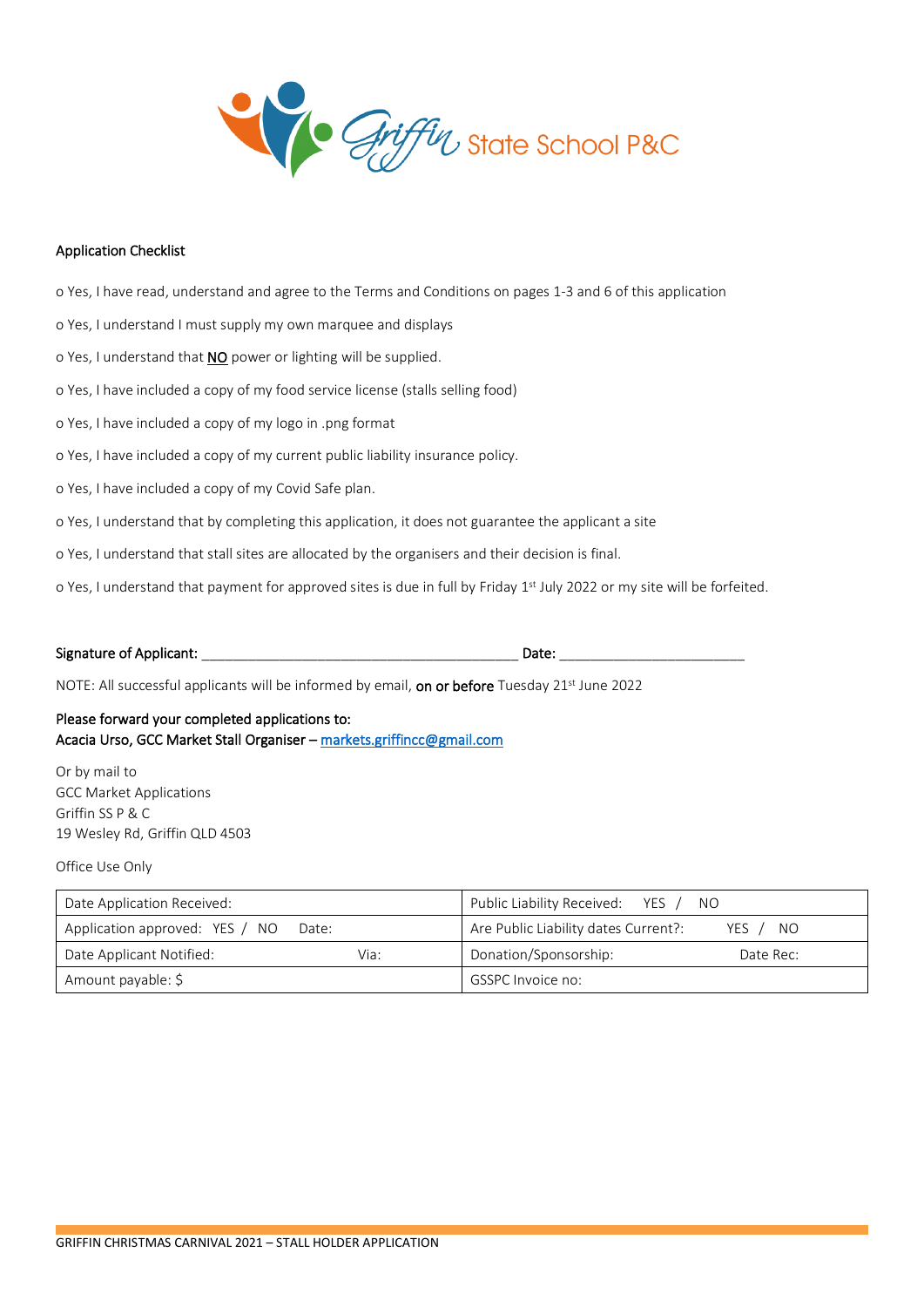

# Griffin Christmas Carnival

## Stallholder Terms and Conditions

- 1. To register for a site at the 2022 Griffin Christmas Carnival, this application form must be completed, signed and returned to Griffin State School P & C by the closing date stated in the application.
- 2. All cancellations must be received in writing before Friday the 1<sup>st</sup> July 2022 via email to markets.griffincc@gmail.com. Cancellation received after Friday 1st July 2022 will result in no stall fees being refunded.
- 3. In the case of the event being cancelled due to inclement weather or other circumstances, Griffin State School P & C will refund any paid stall fees in full. However, if the event goes ahead in inclement weather and the applicant chooses not to attend, no refund will be given.
- 4. Allocation of sites will be made to best benefit the event plans and patrons. Organisers decision is final.
- 5. The applicant agrees to operate their stall for the duration of the operational times listed on this application.
- 6. For safety reasons, vehicle access in the event site will only be permitted during specific bump in/bump out times and no onsite parking will be permitted.
- 7. The allocated site area is to be used solely for the purpose specified in this application. No sub-letting will be permitted. Gambling and/or fundraising activities are strictly prohibited unless authorised by event organisers. No selling, canvassing, hawking or distribution of printed or other matter will be permitted outside the area contracted.
- 8. Griffin State School P & C shall have the power to enter upon the site and remove any article, sign, picture or printed material or stop any undue noise created by a site holder, which, in their opinion may be a cause of offence to the public.
- 9. Site holders and their employees shall transact all business and sale of goods from their allocated floor space only. It is not acceptable for site holders to encroach outside the allocated space unless previously agreed to by event organisers.
- 10. Site holders shall leave their allocated area in a clean and tidy state, removing any litter, spills, by-products or equipment from their activities. Should the site require further cleaning or removal of equipment at the conclusion of the event, this expense may be passed onto the site holder.
- 11. All food stalls must provide adequate floor covering that clearly covers the dimensions of the allocated area to contain any spills.
- 12. Participants must only use equipment in good sound condition and if required, equipment must display a registration certificate in accordance with regulations governing the activity. All guards and safety shields on equipment must be used at all times.
- 13. All electrical leads and equipment being used, regardless if power source is provided by stallholder generator or Griffin Christmas Carnival, MUST have current test and tag validation within 12 months of event date. Tags must be visible at all times. Any lead that does not have an up-to-date tag will be disconnected.
- 14. Where a stall uses a gas or electrical appliance to cook or heat food, it is required to have a fire extinguisher for that class of fire and where a stall uses oils or fats it is required to have a fire blanket. The extinguishers and fire blankets must have an inspection tag attached showing the last test (within six months of event date).
- 15. All leads, hoses or other trip hazards must be suitably covered to prevent any trip hazards.
- 16. All marquees must be adequately weighted to ensure no movement due to heavy wind etc. All weights are to be clearly marked and visible to the public to prevent hazards. Please note, the event location can often receive heavy winds.
- 17. No hazardous substances are permitted on site unless prior clearance is obtained from event organisers.
- 18. All site holders must be aware of the locations of First Aid and all emergency procedures for the venue (these will be outlined in the confirmation pack).
- 19. All site holders must be aware of the recycling and waste management plan and dispose of waste accordingly (these will be outlined in the confirmation pack).
- 20. Any incident of loss, damage or injury must be reported to the event organisers located at the Event Info Tent immediately.
- 21. Food must only be prepared in accordance with the council's food standards.
- 22. Site area is to be kept clean and tidy at all times during the event.
- 23. All equipment brought into the event is to be the full responsibility of the site holder including signage, marquees, lighting, extension cords, tables, chairs and stock unless previously arranged with event organisers.